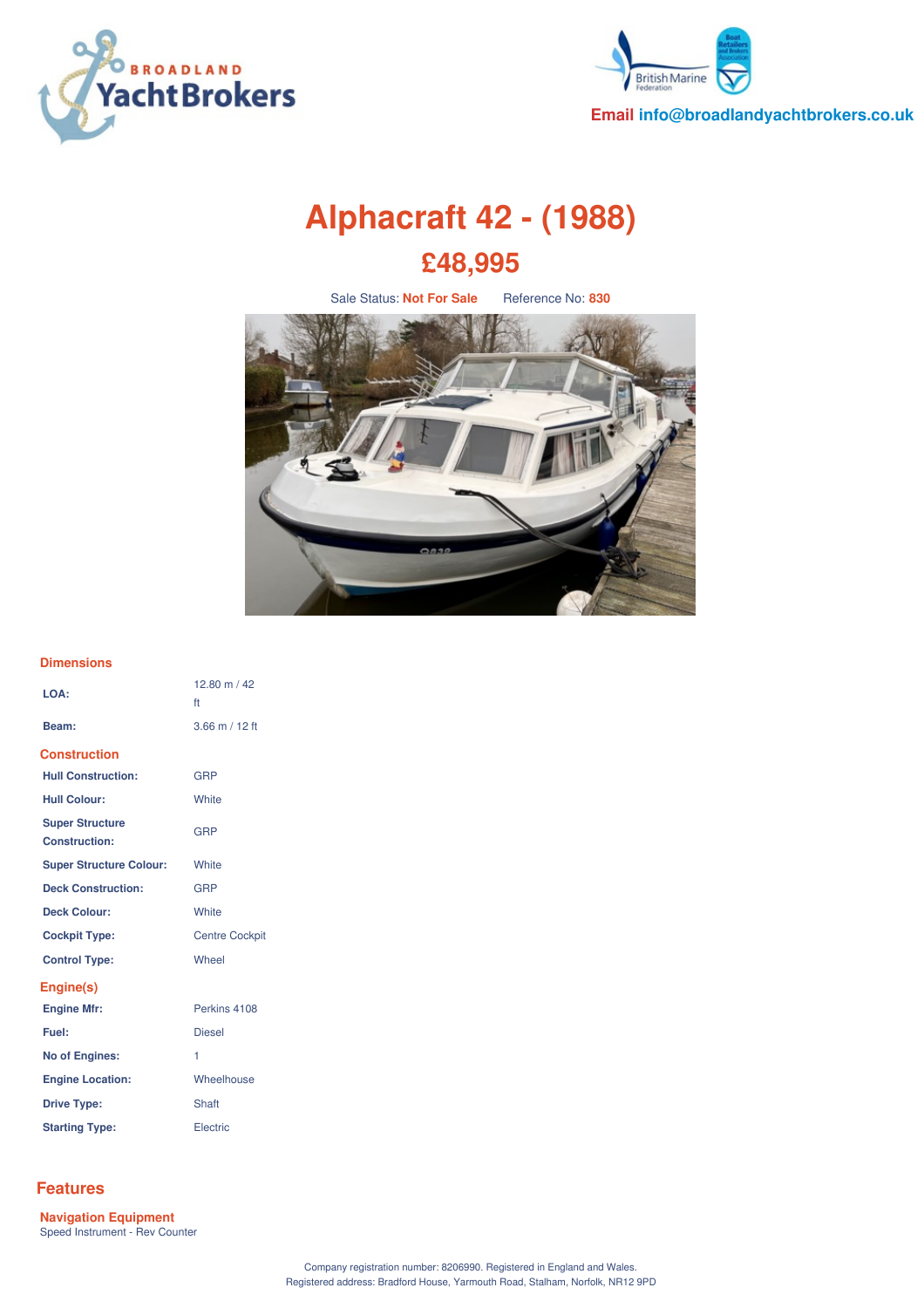



## **Email info@broadlandyachtbrokers.co.uk**

### **Electrical Equipment**

Battery - 3 x Domestic, 1 x Engine Battery Charger Inverter Bilge Pump Water Heater - Calorifier & Immersion Hot Cold Water System Heating - Radiators powered by Webasto, warm air heating powered by Eberspacher Holding Tank CD Player Television - with DVD in aft cabin DVD Player

## **General Equipment**

Anchor - Mudweight Covers - Forward hatch cover

### **Galley**

Oven - Full size, four burner hob and grill Microwave Fridge **Freezer** Sink Drainer

## **Accommodation**

Cabins - 3 Berths - 6 Toilet - x 2 Shower - x 2 Bath -  $\times$  1

# **Accommodation Layout Description**

Master cabin forward with double and single berth and ensuite facilities comprising sitz bath, shower wash basin and manual head. Aft cabin with double berth and Jack and Jill heads compartment to single cabin midships.